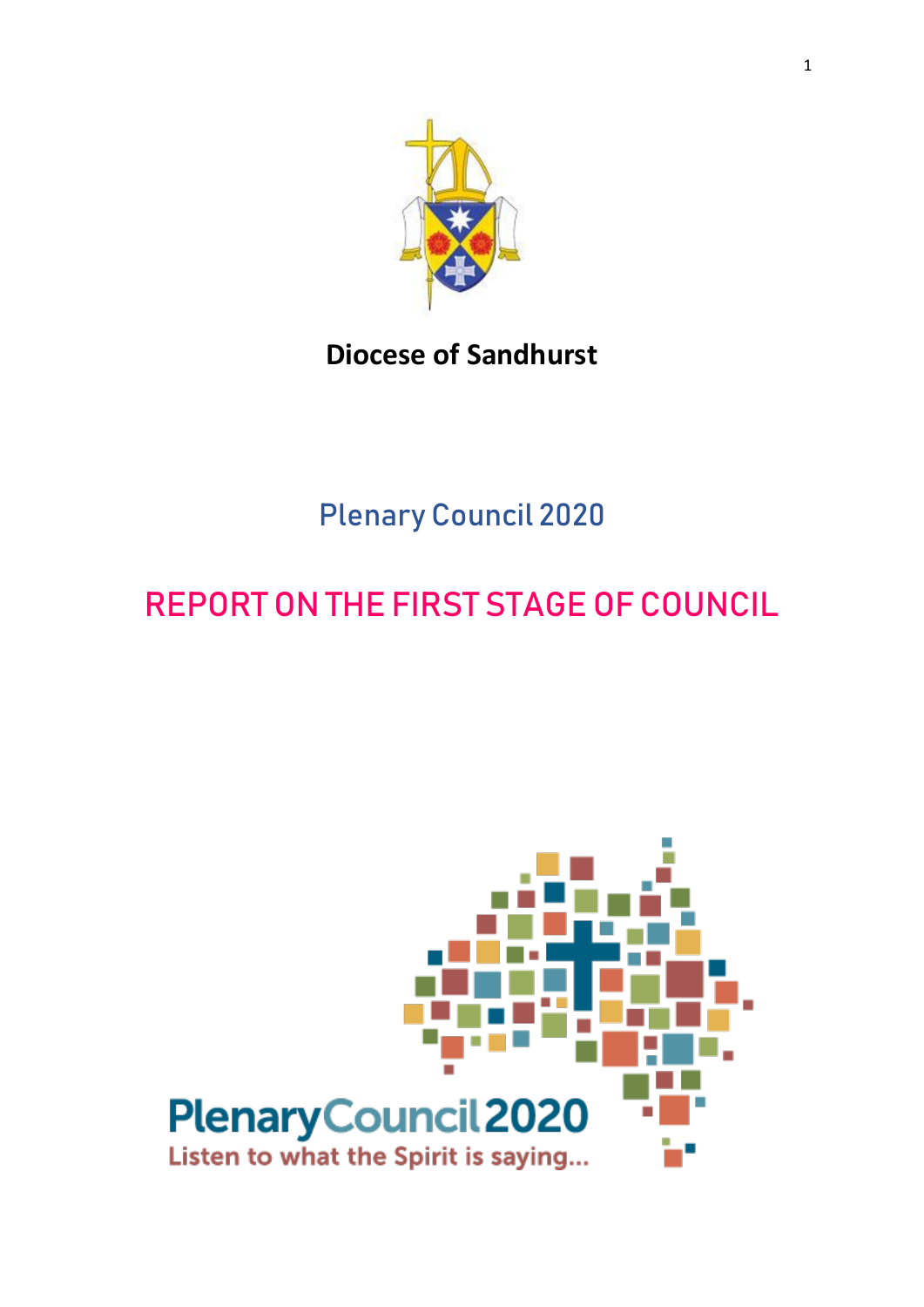#### 1. Resources provided to parishes in the Diocese

The Plenary Council process calls for listening, prayerful reflection, respectful dialogue and openness to the Spirit in implementing the aims and goals of this first phase.

Essentially, the Diocese provided three written materials, specifically designed for the Parishes of the Diocese, for distribution to Parishes and groups.

The first of these was a colour A4 four-page leaflet describing the essential information about the Plenary Council and its processes. Several thousand copies were printed and widely distributed to Parishes within the Diocese.

The second written material was a 44-page colour brochure. This brochure was a local adaptation of the same brochure prepared by the Diocese of Parramatta (with permission and gratefully acknowledged). The Parramatta Brochure was adapted and changed to the needs and circumstances of the Sandhurst Diocese. About 500 copies were then made available to Parishes and groups within the Diocese. Essentially the booklet provided a *how to guide* in 5 sessions for the prayerful listening and discernment of the first phase of the Council.

The third written item was a postcard with basic information about the Council on one side, and the opportunity to write in a few words some thoughts about the question posed by the Council on the obverse side. Again several hundred of these were widely distributed.

#### 2. Diocesan Committee

A Plenary Council Committee for the Diocese of Sandhurst was established by the Bishop. The Committee consisted of 12 members, drawn from various Parishes and interest groups of a rural Diocese. To date there have been four meetings of this Committee and the expectation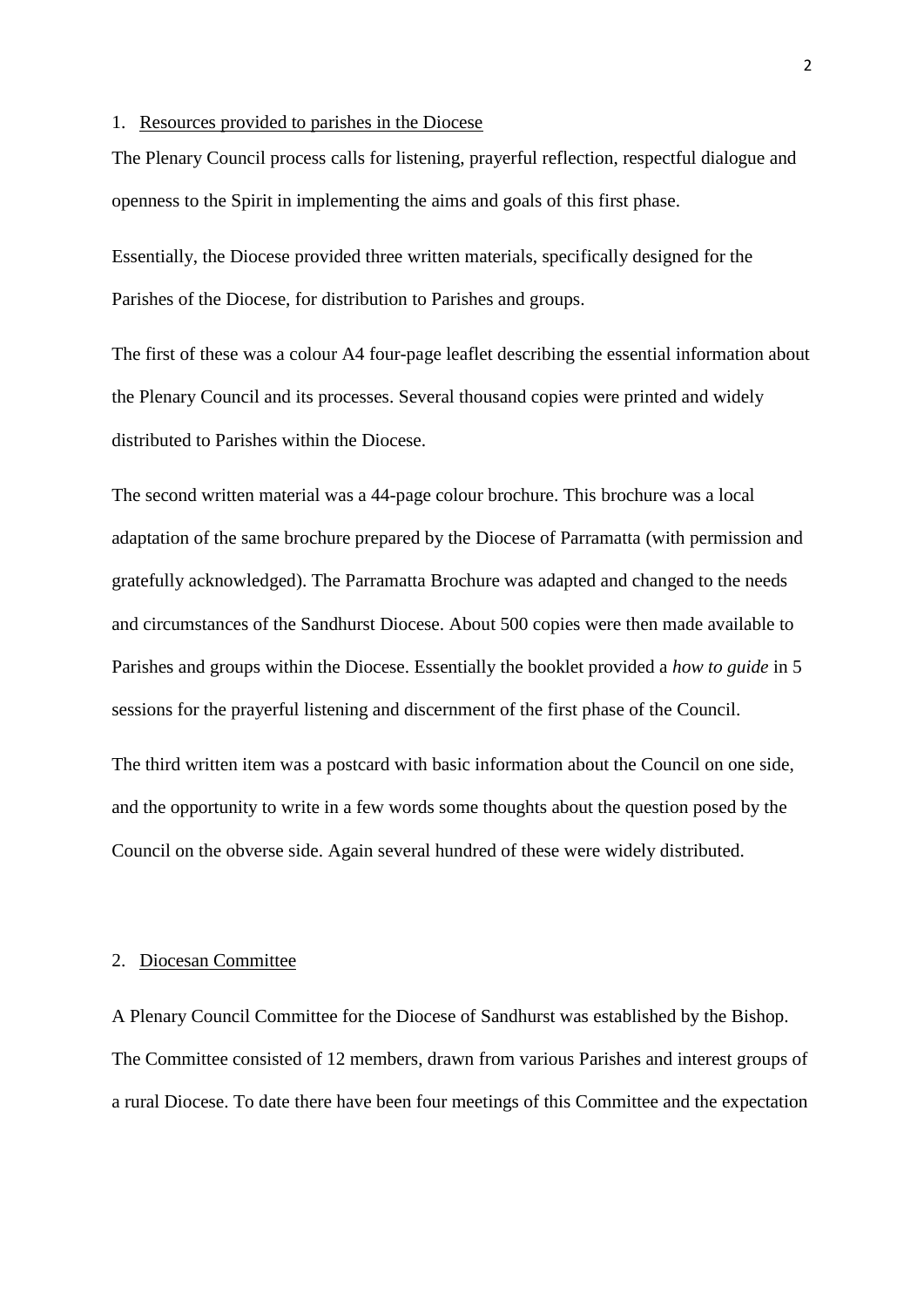is that the next meeting will consider the synthetic report published by the Plenary Council Central Committee in May-June. The Committee also has an Executive Officer.

In distributing the written materials to Parishes and groups within the Diocese, the request was explicitly made that when individuals/groups/Parishes make submissions to the central Plenary Council Website, they also copy in the material of the same submission to the Executive Officer through her dedicated email address, for the purposes of creating a synthetic Diocese report to submit. This report would be a public document.

#### 3. Process in parishes

There appear to have been varied responses to the implementation of stage one of the Plenary Council in our Diocese.

Some Parishes and groups indicated they found the Plenary Council Booklet provided too complex. From reports provided to the Diocesan Organizing Committee, the main implementation of the Plenary Council process was through small discussion and dialogue groups within Parishes; the distribution of the postcards as a way of eliciting responses; Parish public forums for discussion; and more widely, the distribution of an A4 size sheet with the primary Plenary Council question subdivided into two or three other questions. In the case of the sheet, people were invited to fill it in and leave it in boxes provided in Churches. This was seen as a more simplified experience than the booklet.

Consultation/discussion was used as a regular strategy in Parish meetings, in Church group meetings, in informal situations and with Primary and Secondary School teachers. Other forms of consultation included the use of Parish bulletins, announcements during Mass, and in some instances advertisements in local newspapers. Other parishes used the Plenary Council videos during Mass. One Parish used public forums rather than Parish groups and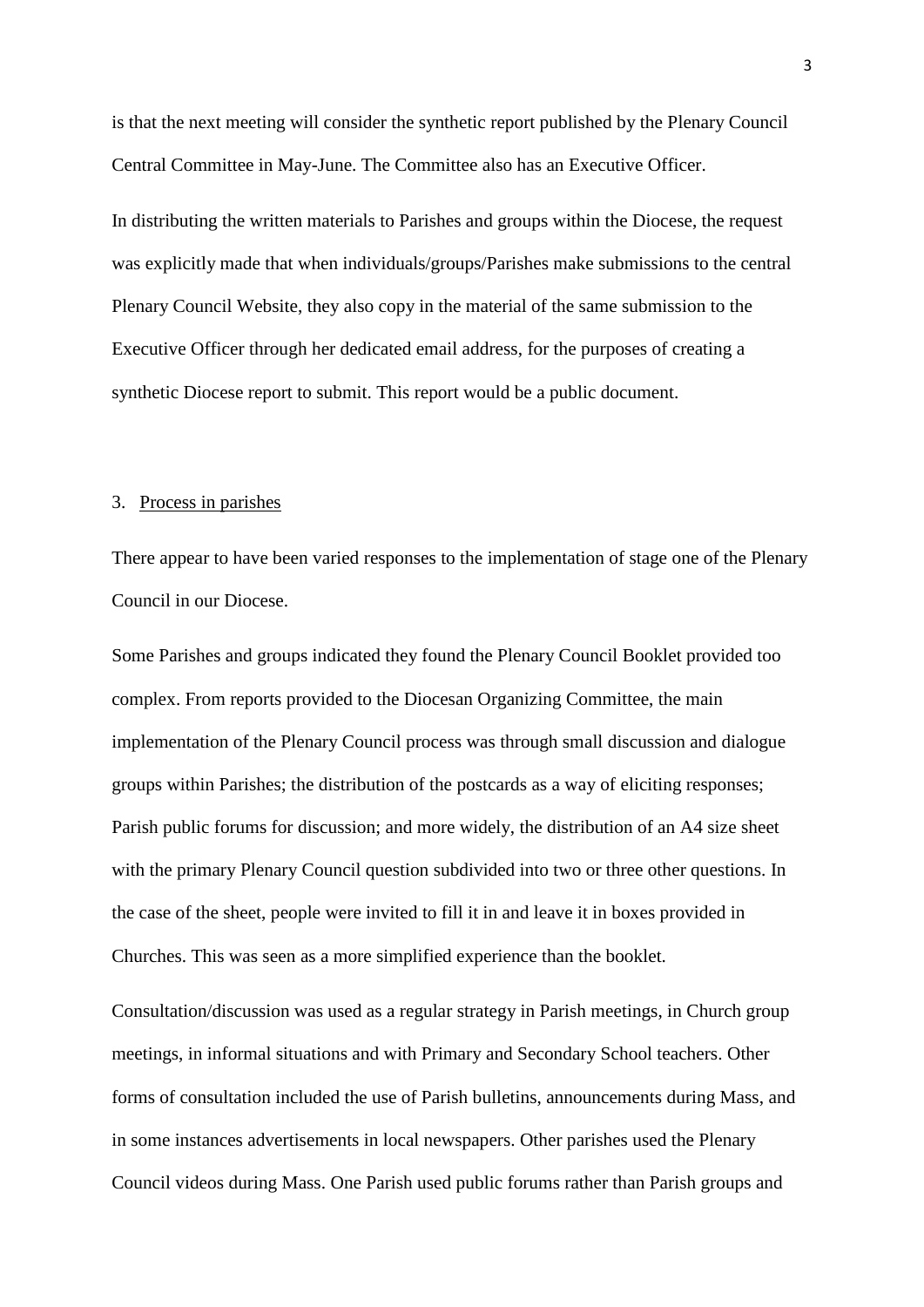another Parish used its regular, already existing groups for the discussions. One Deanery used the SIP (Spirituality in the Pub) gathering as a way of introducing the Plenary Council. An external Facilitator was invited and the evening was well attended.

Participation in this first stage of the Plenary Council appears to have been a generally positive experience for many people, drawing people together in an atmosphere of welcome and inclusiveness. What participants appear to have enjoyed was the opportunity to dialogue, to express their own opinions and to hear the opinions of others. It is clear that a significant number of participants saw the exercise as worthwhile and positive.

At the same time, several issues of concern have emerged about the implementation of this first phase of the Council in our Diocese. It may be that these concerns emerged in other rural Dioceses as well. Some of these concerns include the following:

- The dialogue dynamic in which persons and groups came together to prayerfully discern and discuss issues, rather than make an individual submission, does not appear to have been as widespread as we hoped.
- Issues of passivity and disillusionment about the state of Catholicism and the value of such a Plenary meeting may well have effected willingness to be involved.
- As a rural Diocese, with the furtherest some 5 hours from Bendigo, distance and isolation of communities may well have impacted on the willingness and ability of people to be involved.
- There is concern about how accurately the results submitted for this Diocese may represent such groups as the youth, the non-churched, ethnic groups, and persons in special circumstances (eg. Prisons).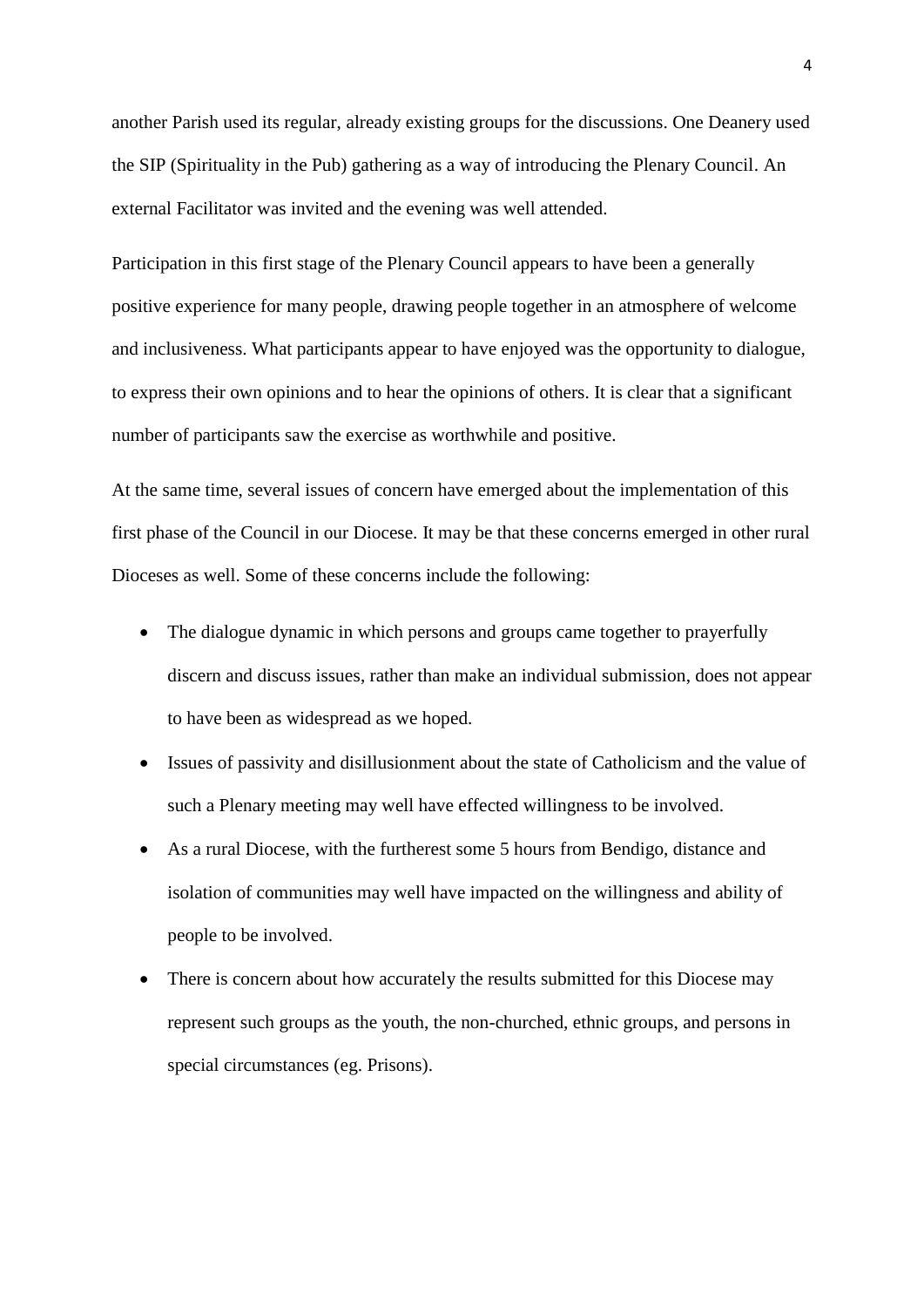Our general impression is that the invitation via the Plenary Council to prayerful discernment and listening has been well received in the Diocese and those interested are eager to be heard and to make submissions.

#### 4. Key Issues and Responses to the Primary Question

What follows is an attempt to synthesise the hundreds of submissions by people in the Sandhurst Diocese to the Plenary Council to some fifteen themes. These themes are not necessarily presented here in order of importance nor does this report attempt to identify every theme or suggestion received. What follows is an attempted summary of the principal areas raised.

#### Clericalism

- People at the top are too far away to hear the concerns of ordinary people.
- People want to see a situation of power with the laity, not power over the laity.
- Clergy may need, or benefit from, proper professional development in leadership.
- Priests and people relating with each other on equal ground and where life is happening for the people.
- Priest to see his role of presider of the Eucharist as integrally connected to the congregation and not above the congregation.
- Sense of the superiority of the Priest is not acceptable in today's world.
- Inservice training and formation for Clergy to be held together with laity and not as separate groups.
- Full consultation and profile of a Parish developed and used in the appointment of Clergy.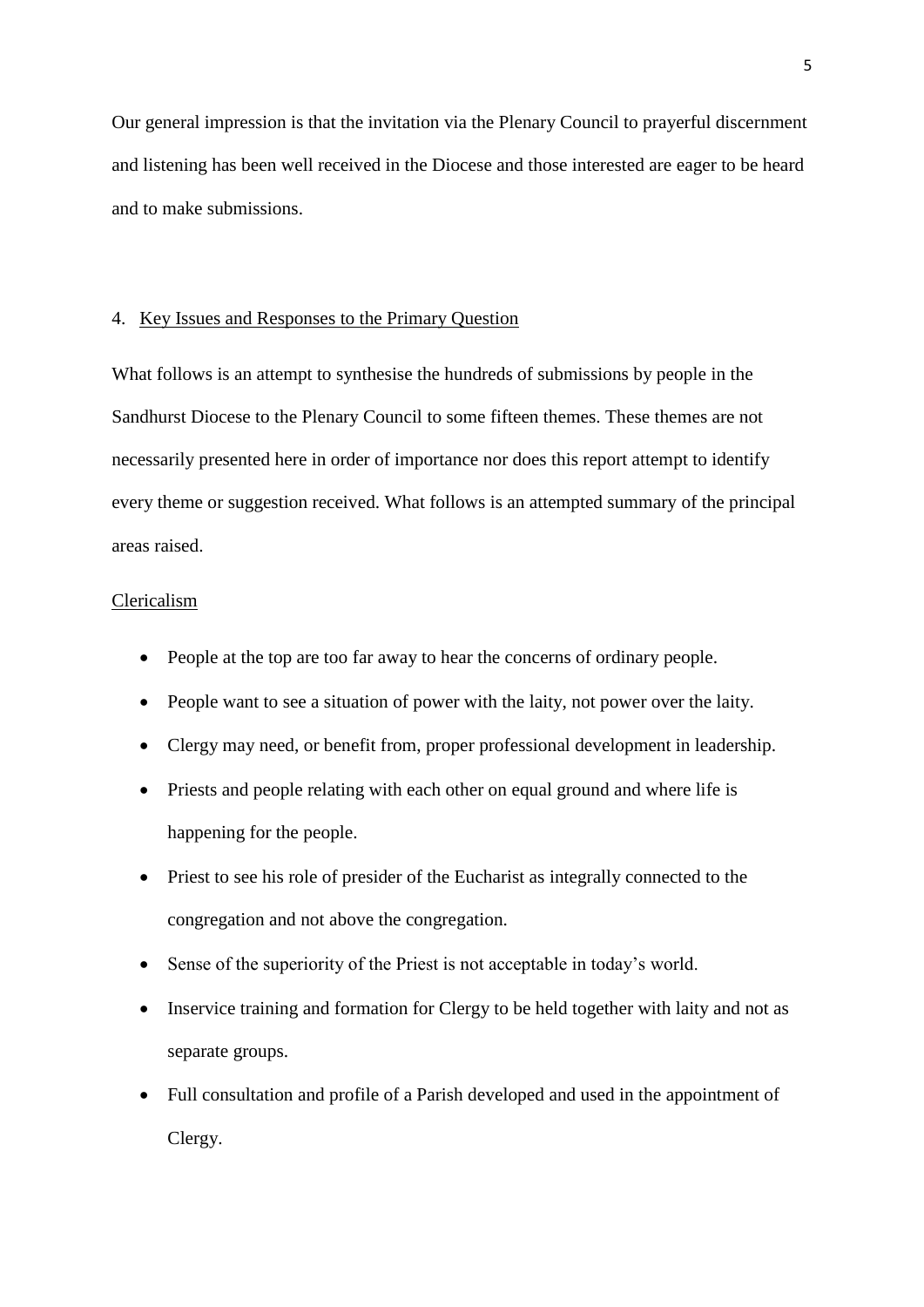#### **Hierarchy**

- A call to uphold the faith and strengthen the faith and so promote Church life.
- Plenary Council to hear, understand and act on what is being asked.
- Call out leaders for their behavior, especially their focus on rules instead of faith.
- Better communication between leaders and the faithful, specifically in relation to secrecy and decision-making, consultation, and acceptance of responsibility.
- Church too busy protecting its assets instead of listening to grass roots people.
- Need for all to be involved and informed in relation to the administration and decision making in the Parish and in particular the Diocese.
- A Pastoral plan for the Diocese be formed by all members of the Diocese and not just the Clergy.
- Reconstitution of such bodies as the Diocesan Pastoral Council and the Diocesan Liturgical Committee.
- Introduction of a Diocesan Youth Commission.
- Lay people involved in Clergy Life Ministry aspects of the Church.
- Those who have leadership positions within the Church seem not to be capable of being present to people and appear to be out of touch.
- There appears to be little sense of the urgency among the Church's leaders in relation to the various crisis facing the Catholic Church.
- The structure and hierarchy of the Church has too much focus on maintaining status, ego, power and wealth.
- Some of our Church leaders have been great at addressing the shortcomings of the Church, while others have been appalling and have left people angry and despondent.
- We, the flock, are clear that more of the same is not an option in Australia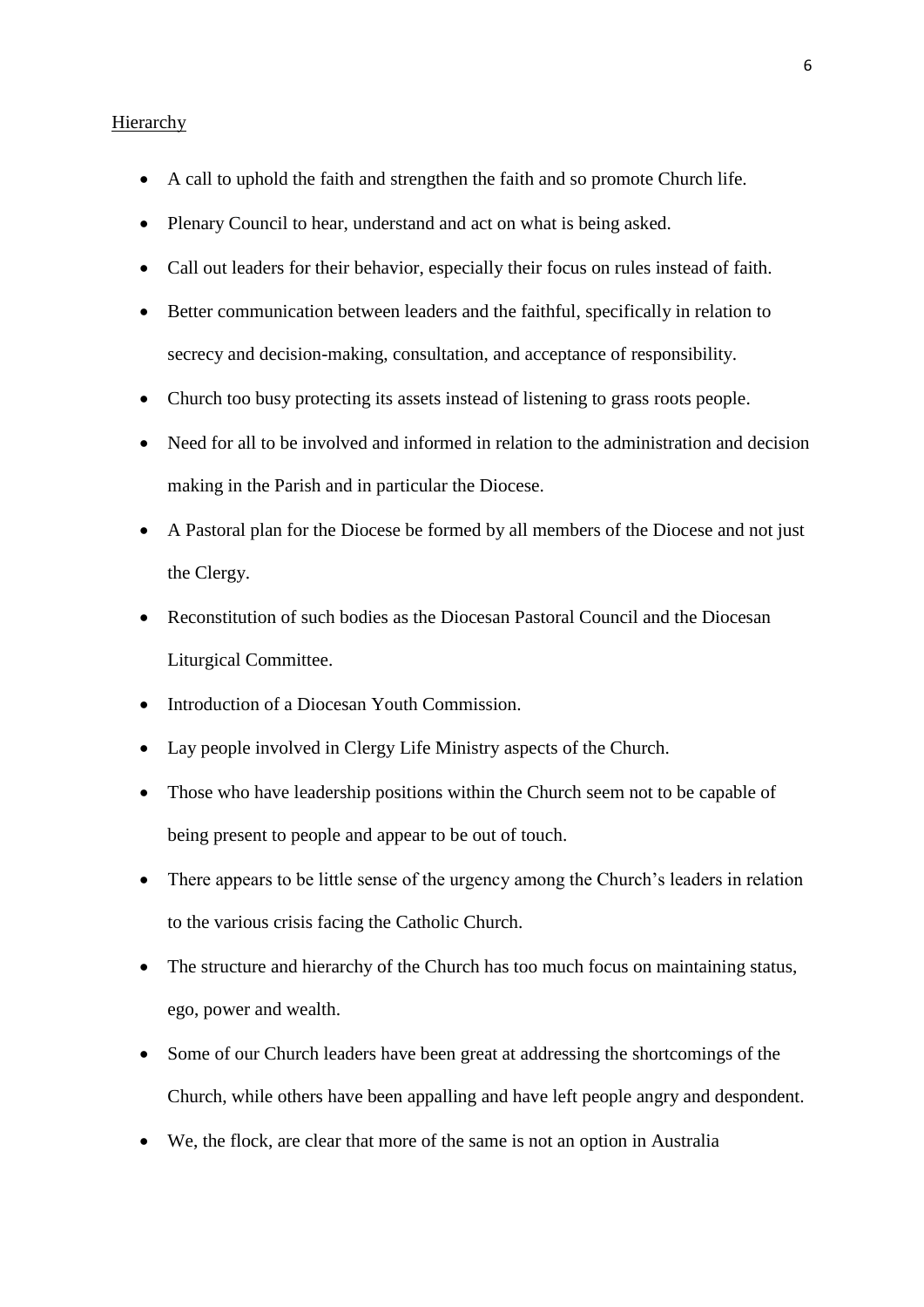#### Seminary and Training

- Attention needs to be given to the particular needs of overseas priests ministering in the Diocese and specifically efforts in inculturation; the experience of isolation and loneliness; professional assistance with accent through language classes; appreciation of their own particular understanding of priesthood; and, dedicated attempts to welcome and appreciate these priests.
- The Church needs to be more relevant for those living in rural, regional and remote Australia as the Church in the bush operates quite differently to the Church in major cities.
- Seminary Formation in terms of style and method needs a radical overhaul.
- Seminary Formation needs to place greater emphasis on the stages of development of the whole person and not just intellectual and spiritual formation.
- Seminarians would benefit from ongoing mentoring and assessment.
- More training in practical Parish skills.
- Lay formaters and Parishioners be involved in Seminary training as staff.
- Increased study of psychology, sociology and the human sciences in Seminary Formation.
- Seminarians need to understand that communication and the ability to relate to others is the key to undertaking ministry.
- Seminarians be encouraged to see that formation means becoming more fully human rather than becoming perfect.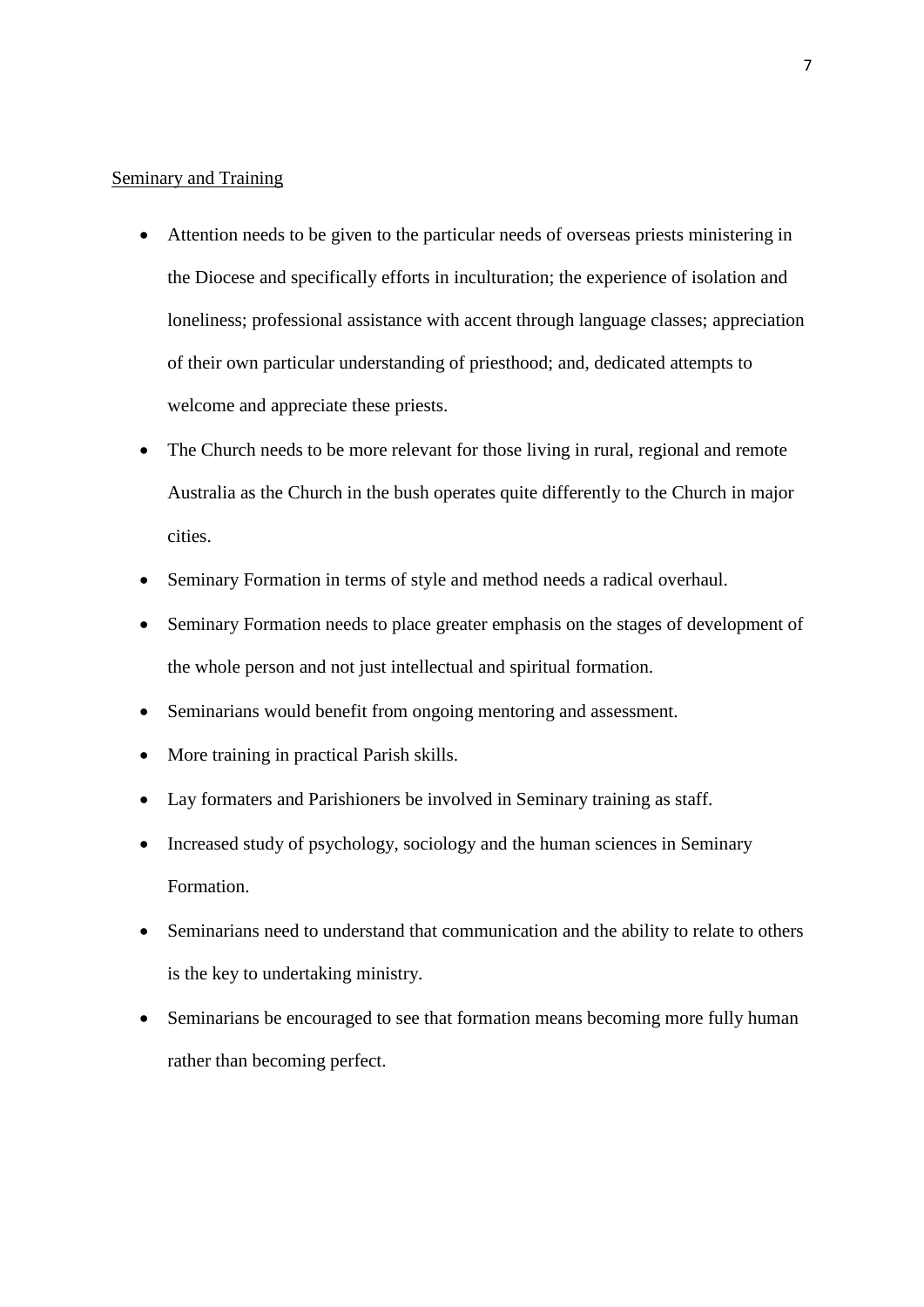#### Accountability and Transparency

- Review Diocesan/Parish financial arrangements to ensure equitable distribution of funds and greater autonomy for local Parishes.
- An audit to ensure sufficient funds are used for charitable purposes and spiritual programs in the Diocese.
- Financial support from the Diocese for struggling Parishes.
- Use of suitably qualified consultants/advisers in making senior appointments in the Diocese.
- Incorporation of the Child Safety Standards at every level of structure and culture of the Church as the current situation has led to tremendous evil.

## Management, Finances and Property

- Models of consultation and co-responsibility of management of finances and properties both Parish and Diocesan levels be adopted.
- Transparency in financial dealing at Diocesan and Parish levels, end of secrecy, and inclusion of laity in these areas of the Church's life.
- Free flow of communication and accountability with people and the Diocesan and Parish structures.
- Money not be the primary factor in deciding the outcome of decisions made for the Parishes and the Diocese.

# Involvement of Young People

- Young people are waiting to be invited into our Church communities.
- Social Justice programs are a key link to involve young people with the local Church.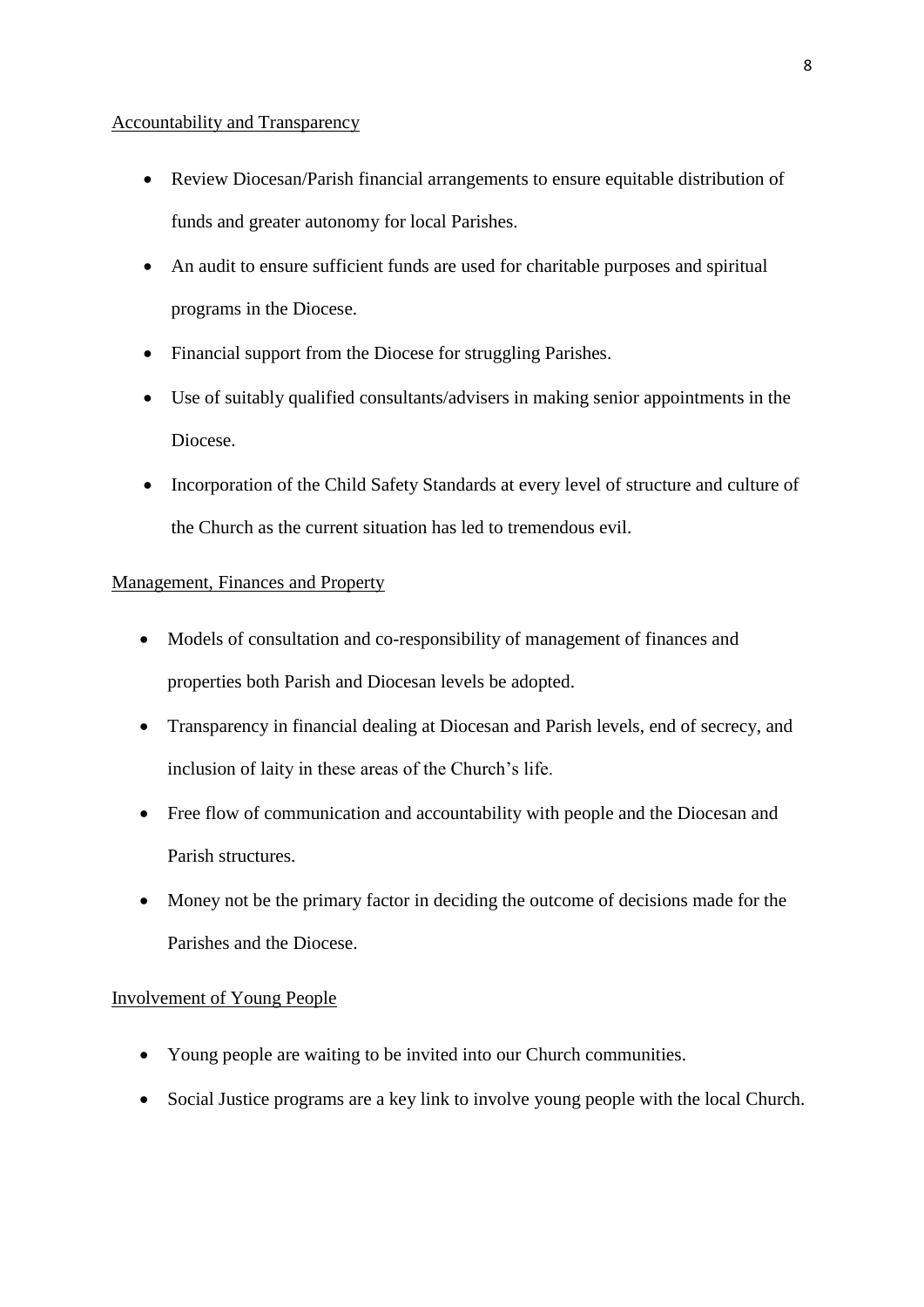- That young people be helped to create structures, movements and organisations of Social Justice based on their lived experience of the world.
- Young people need to feel that their input is valued and they are made welcome.
- Issues of the environment, stewardship of creation and sustainability are key concerns of the young and the Church.
- Let young people have their say and respect what they say.
- Music in liturgy needs to speak to the young and their culture.
- Young people need to feel part of the Church.
- That the vision and life of the Gospel as understood by young people in their own language and culture today be incorporated into the life of the Church.
- Instead of inviting young people into our way of being Church, young people invite us into the Church they already are and they wish to create.
- Young People don't know where to go if they have questions.

## Celibacy and Married Clergy

- Celibacy for the Clergy should be optional.
- Ordination of women is a major issue facing the Church.
- Parishioners want stability in clerical appointments as the way of building up trust in relationship with their priest.
- Priests to benefit from supervision and Pastoral Support.
- Retired Priests appear to be neglected.
- Priests who have left the priesthood to marry should be invited to return to active ministry.
- That dialogue, research and exploration of different forms of leadership commence now rather than wait for future developments.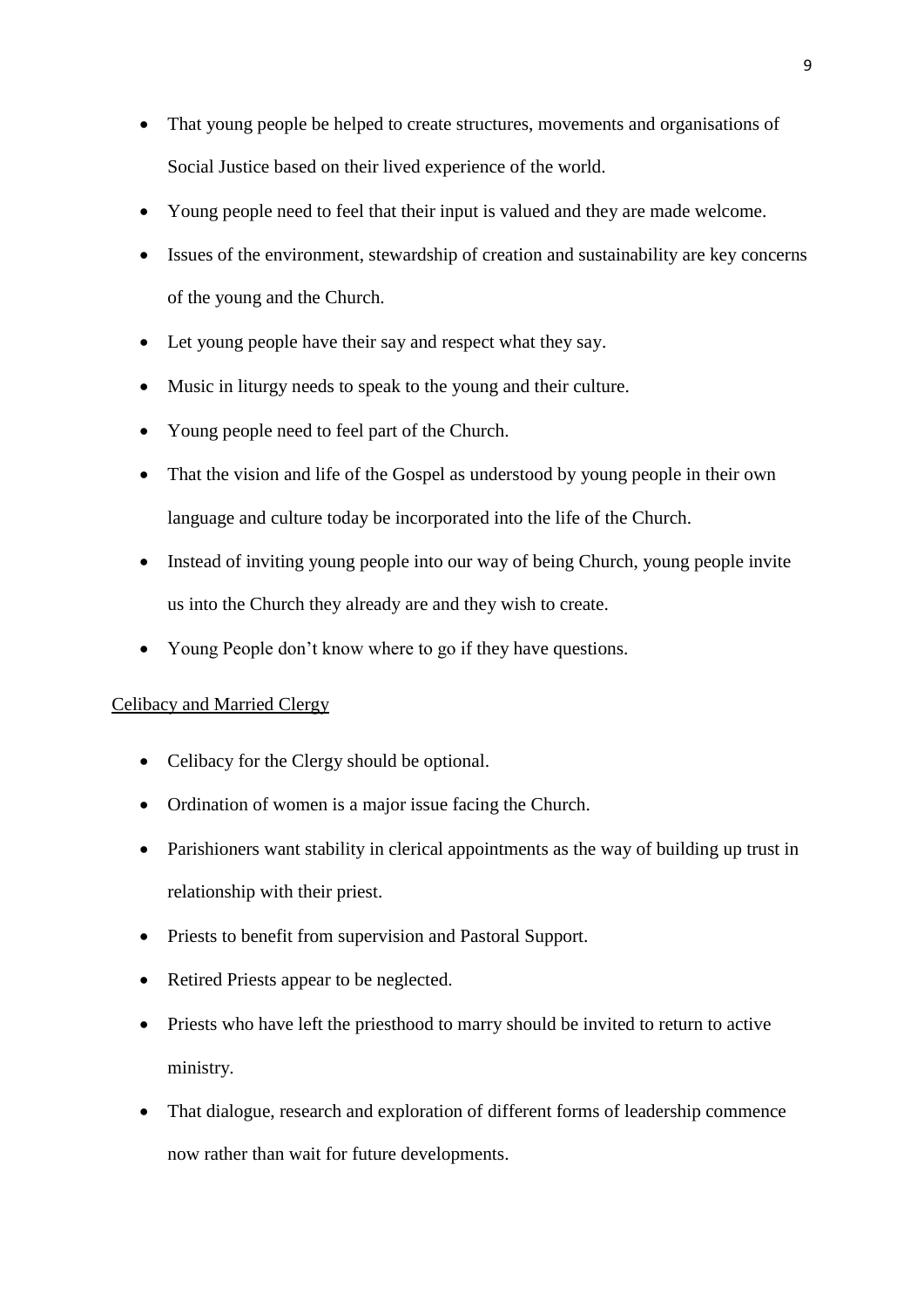The assumption that once a man is ordained he can be a competent manager of Parish, School and Community is not always correct.

# Lay Involvement and Lay Leadership

- Lay leadership and participation in the life of the Church needs to increase.
- The involvement of lay leaders in decision-making process leads to empowerment and better outcomes.
- The skills of lay people need to be utilised and enhanced more.
- By virtue of baptismal dignity lay people need to advocate for cultural change and reform in the church to replace a culture that appears to be entrenched and outdated.
- Lay people to be invited to leadership in the church in a collaborative fashion that involves real responsibility.

## Outreach to "The Other"

- Church to be more open and inclusive, welcoming all persons.
- Community does not stop at the Church doors.
- All LGBTQ persons are made welcome as full members of the Church.
- Outreach to the divorced and remarried, outreach to refugees, and respectful dialogue with others are seen as ways of reaching out to "the other".
- That the Church assists all people to understand the diversity of being human, and not psychologically disordered or evil.
- That the Church creates an environment in which LGBTQ+ persons do not have to hide or become absent in their quest to be followers of Christ and bearers of his Gospel.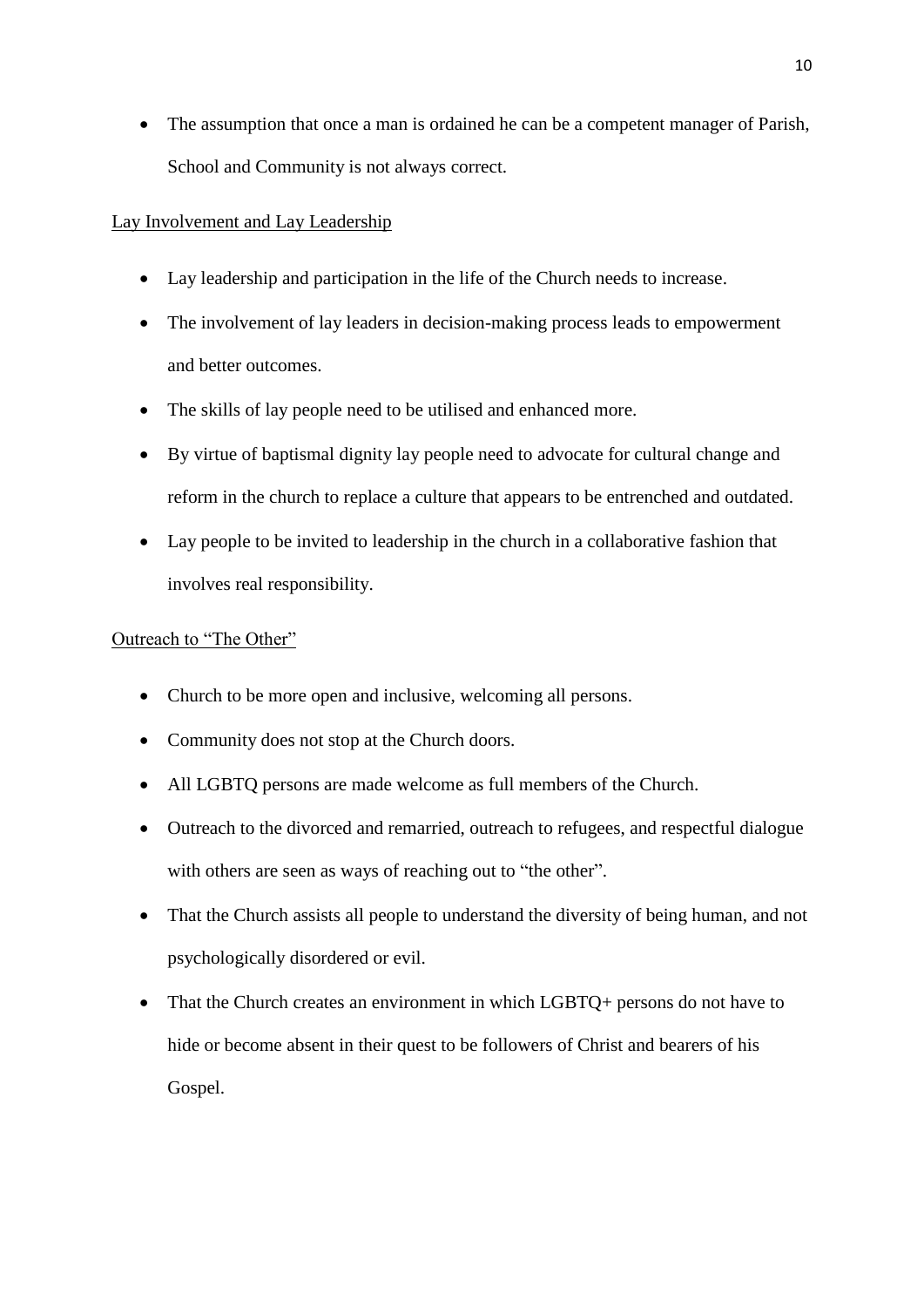#### Clerical Sexual Abuse

- Recognition of the widespread hurt and disillusionment in the Church.
- Emphasis on healing, counselling and compensation.
- Open, effective and victim-oriented programs.
- Thorough investigation into abuse and appropriate apology.
- Transparency to Parishes of Diocesan practices of dealing with abuse.
- Compensation for abuse needs to be swift and compassionate.
- Difficulty of resolving the integrity of the confessional with compliance to State Laws.
- The Church has lost much respect because of the crisis and its failure to deal with it promptly and appropriately thus appearing to be compromised and hypocritical.
- There has been more focus on the Church "saving face" and protecting itself against legal and financial culpability than attending to the needs of victims.
- The long term impact of sexual abuse on the victim and the wider family needs to be deeply understood.

# Community and Welcome

- A welcoming and inclusive Church in which there is no judgement of an individual and in which a person receives understanding, tolerance, dignity, and compassion.
- No discrimination: sacraments open to everyone, dignity and respect for all, especially the divorced and those who feel on the margins.

# Women in the Church

 The meaningful participation of women in all areas of the Catholic Church to be acknowledged and celebrated.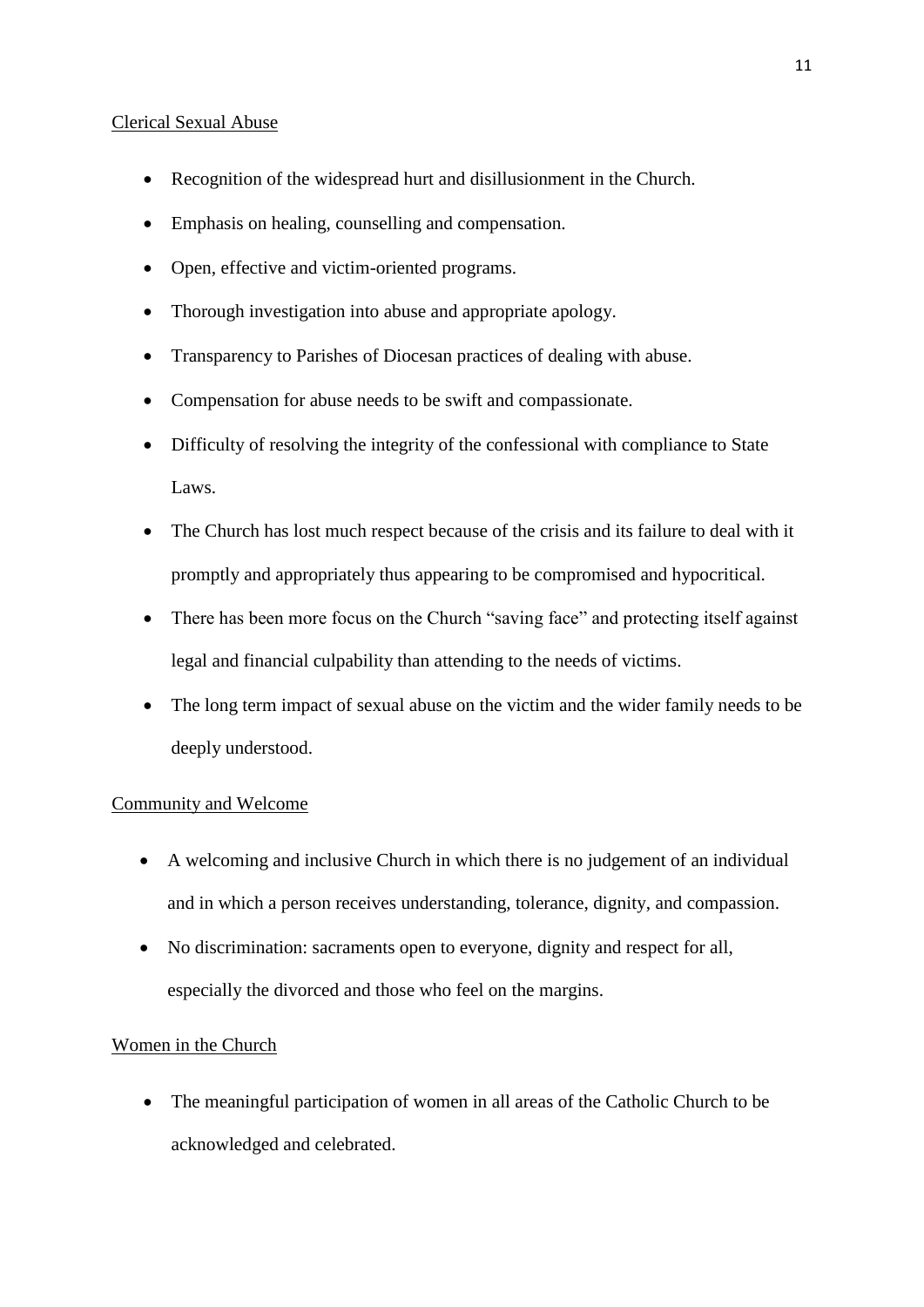- Possibility of Woman Deacons.
- Women not to be excluded from genuine and equal decision-making processes.
- Gender equality within the Church and priesthood as women are needed in all areas of governance and the varying expressions of the Church's ministry.
- Lead by example and not by directives and laws.

#### Catholic Education

- Attention needs to be given to the efficacy of RE instruction modes.
- Sacramental Initiation of the young is seen as the entry point into the Catholic School with little ongoing practice.
- Call to teach clearly the Ten Commandments, to reinforce doctrine, and to teach liturgical reverence.
- School Principals and all staff need to lead by good example and by showing awareness of the Catholic Ethos and Identity in which they work.
- That the Church more actively promote its own Social Teachings and build these insights into its own structures.
- Children are taught the basics of our faith and its Tradition before exploring other faiths.
- Bridges between the Parish and the School be strengthened so that the School is not seen a parallel alternate Church.
- The Church to distance itself from Government Education Policy.
- A stronger focus on RE studies in Primary School with attention to the basics of
- Catholicism, the "what" and "why" of being a Catholic.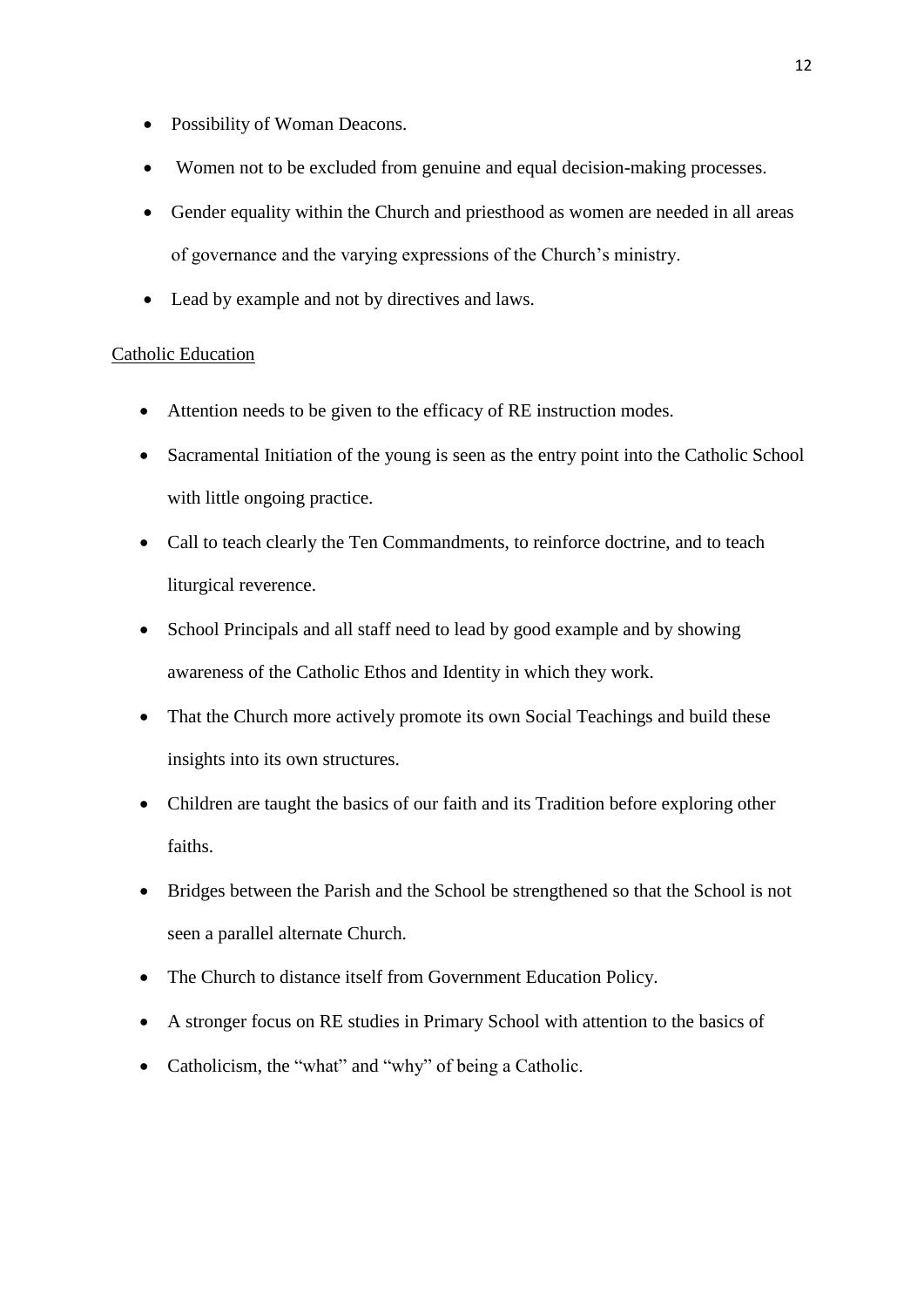#### Marriage and the Family

- The changes as set out by Pope Francis in 2015 to the process and conditions of annulment need to be put into practice.
- There is an urgent and ongoing need to consider the issue of divorce in the Catholic Church.
- Need to give serious consideration to marriage in the context of the modern world.
- Persons in aged care need support, inclusion and reassurance.

# Liturgy

- It is time to revisit our liturgies and worship places.
- Young people find the Mass and Catholic liturgy boring and uninteresting.
- Liturgical language needs updating and modernising.
- A modern understanding of values and sin in relation to lifestyle choices is needed.
- The Third Rite of Reconciliation needs greater use and acceptance.
- More singing in Mass with joy and passion.
- Particular attention to the styles and forms of music that will speak to and attract young people.
- Some young people are looking for more awe and reverence in liturgy
- Wider use could be made of the RCIA forum for knowledge of the faith.
- Charisms in the Church to be encouraged.
- A call to live the faith meaningfully, to remain true and strong to our faith.
- A clearer explanation of Catholic belief.
- The Gospels are the centre of all that we do and say.